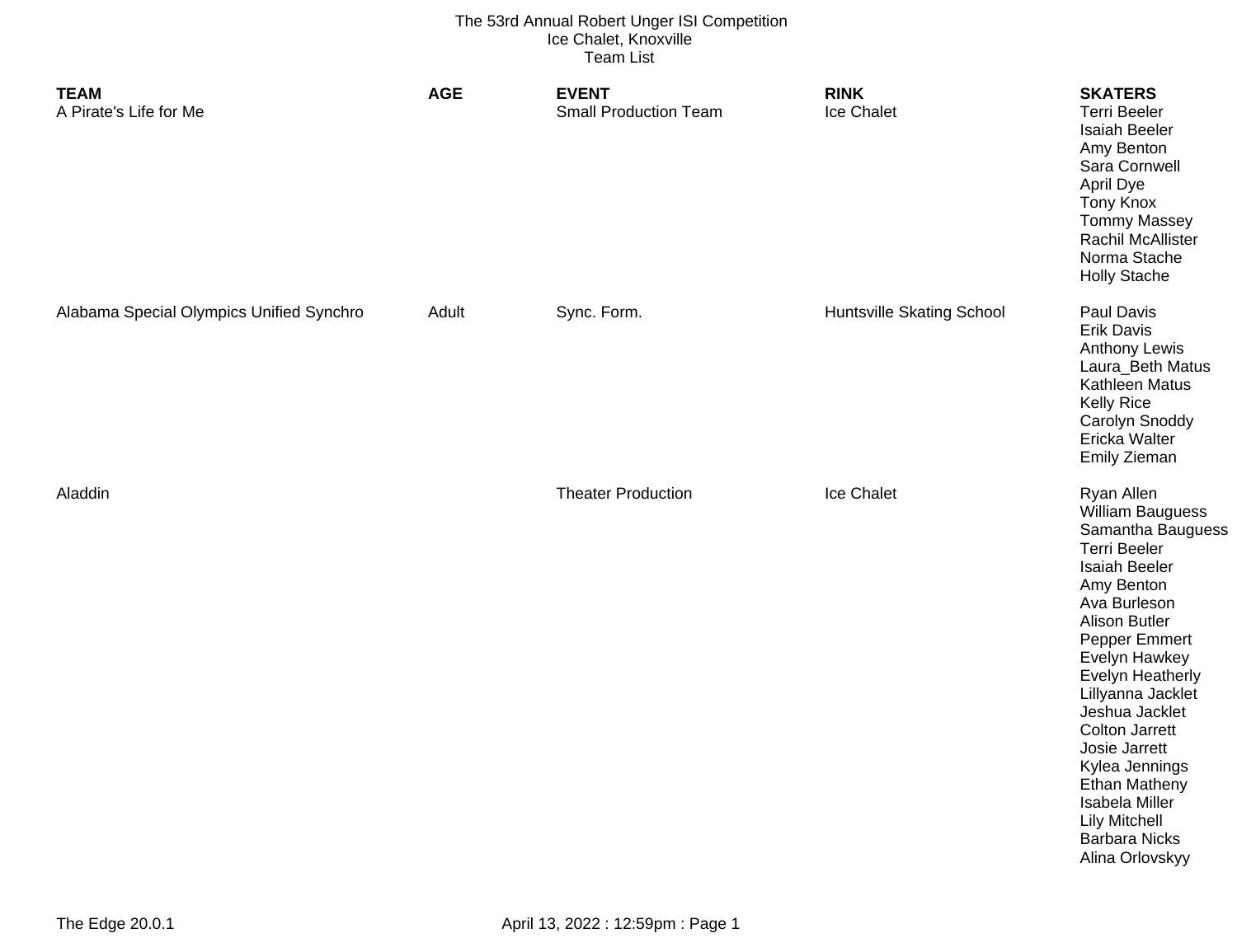| <b>TEAM</b>                 | <b>AGE</b> | <b>EVENT</b>            | <b>RINK</b>               | <b>SKATERS</b><br>Samantha Rieger<br>Hannah Rieger<br><b>Skyler Rose</b><br>Jaedyn Sobota<br><b>Mairen Stiefel</b>                                                                  |
|-----------------------------|------------|-------------------------|---------------------------|-------------------------------------------------------------------------------------------------------------------------------------------------------------------------------------|
| Arctic Snowflakes - Warrior | Teen       | Sync. Advance Form.     | Lou & Gib Reese Ice Arena | Alexandra Amyx<br>Abigail Bagent<br><b>Rosie Christy</b><br><b>Charlet Geiger</b><br>Alex Gowans<br>Hannah Hausman<br>Noah Hausman<br>Austin Johnson<br>Kaitlyn Nash<br>Ella Schall |
| <b>Blade Rockers</b>        | Adult      | Sync. Skate             | Huntsville Skating School | Rebecca Booth<br><b>Cassandre Dodd</b><br>Caitlyn Durham<br>Kristian Handley<br>Kathleen Matus<br>Laura_Beth Matus<br>Jean Paradise<br>Nadia Paradise                               |
| <b>Dueling Dragons</b>      | Family     | <b>Family Spotlight</b> | Huntsville Skating School | Kylie Harden<br>Katelyn Harden                                                                                                                                                      |
| <b>French Toast Sticks</b>  |            | Ex. Team Interpretive   | Ice Chalet                | <b>Carly Farone</b><br>Andrew Giovengo<br><b>Grace King</b><br>George Kohnstamm<br>Isabela Miller                                                                                   |
| <b>Happily Never After</b>  |            | Ensemble                | Lou & Gib Reese Ice Arena | Abigail Bagent<br><b>Charlet Geiger</b><br>Noah Hausman<br>Austin Johnson<br>Kaitlyn Nash                                                                                           |
| Jarrett Family              | Family     | <b>Family Spotlight</b> | Ice Chalet                | Josie Jarrett                                                                                                                                                                       |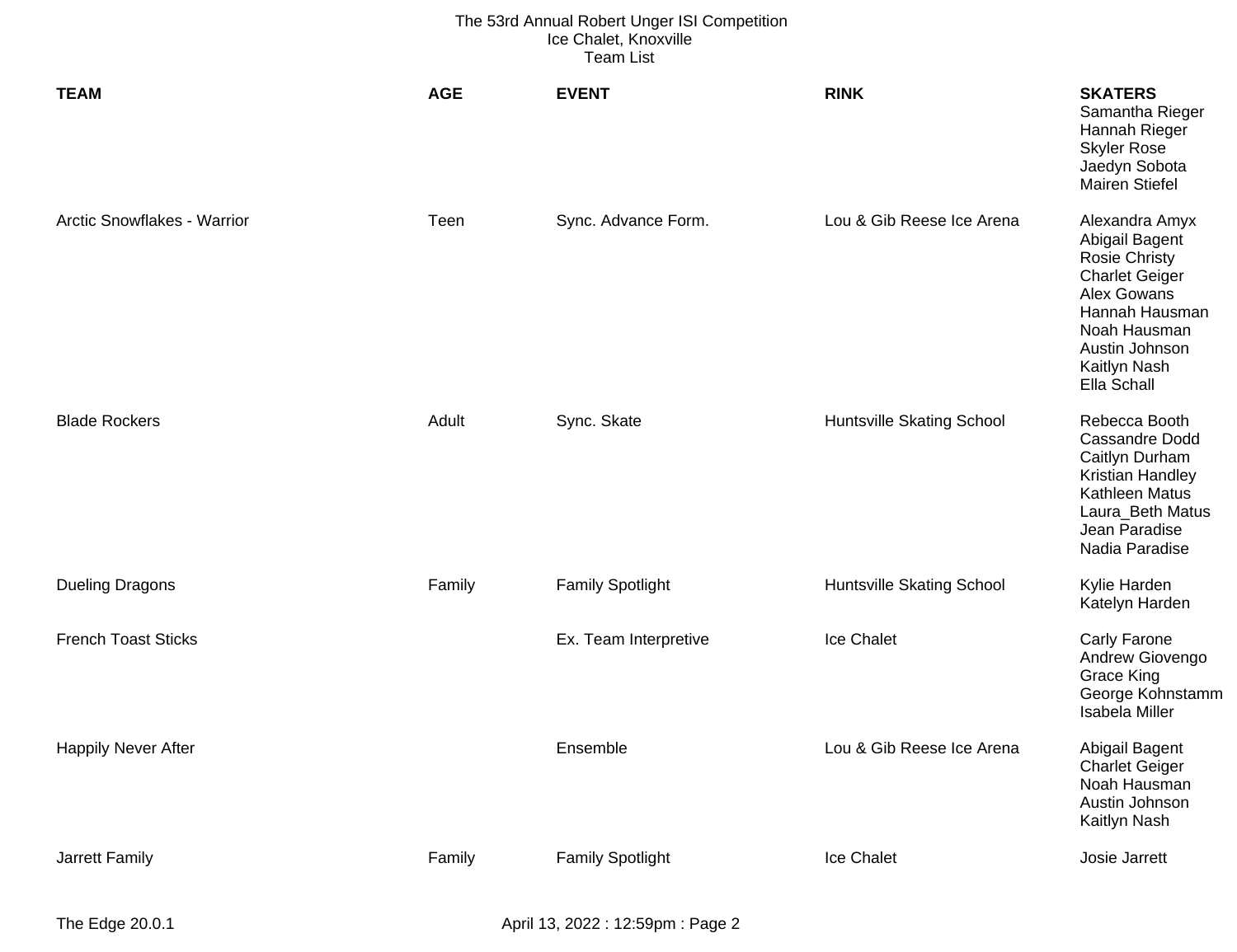| <b>TEAM</b>               | <b>AGE</b> | <b>EVENT</b>              | <b>RINK</b>               | <b>SKATERS</b><br><b>Colton Jarrett</b>                                                                                                                                                                                                                                        |
|---------------------------|------------|---------------------------|---------------------------|--------------------------------------------------------------------------------------------------------------------------------------------------------------------------------------------------------------------------------------------------------------------------------|
| Jungle Book               |            | <b>Theater Production</b> | Lou & Gib Reese Ice Arena | Alexandra Amyx<br>Abigail Bagent<br>Callie Boucher<br><b>Rosie Christy</b><br><b>Charlet Geiger</b><br>Alex Gowans<br>Hannah Hausman<br>Noah Hausman<br>Isaac Hausman<br>Austin Johnson<br>Adalyn Martin<br><b>Melody Martin</b><br>Kaitlyn Nash<br>Caitlin Orr<br>Ella Schall |
| <b>Mary Poppins</b>       |            | Ensemble                  | Lou & Gib Reese Ice Arena | Alexandra Amyx<br><b>Rosie Christy</b><br>Alex Gowans<br>Hannah Hausman<br><b>Adalyn Martin</b><br>Caitlin Orr<br>Ella Schall                                                                                                                                                  |
| Masters of Mayhem         |            | Ex. Team Interpretive     | Ice Chalet                | Samantha Bauguess<br>Ava Burleson<br>Shan Chohan<br>Madeleine Darby<br>Pepper Emmert<br>Reese McMahan<br><b>Lily Mitchell</b><br>Samantha Rieger                                                                                                                               |
| My Enemy                  | Family     | <b>Family Spotlight</b>   | Ice Chalet                | Lillyanna Jacklet<br>Jeshua Jacklet                                                                                                                                                                                                                                            |
| Old Fogeys & Young Ladies |            | Jump & Spin Team - High   | Ice Chalet                | Amanda Bates<br>Jessi Buchko<br><b>Bonnie Dudley</b><br>Jaedyn Sobota                                                                                                                                                                                                          |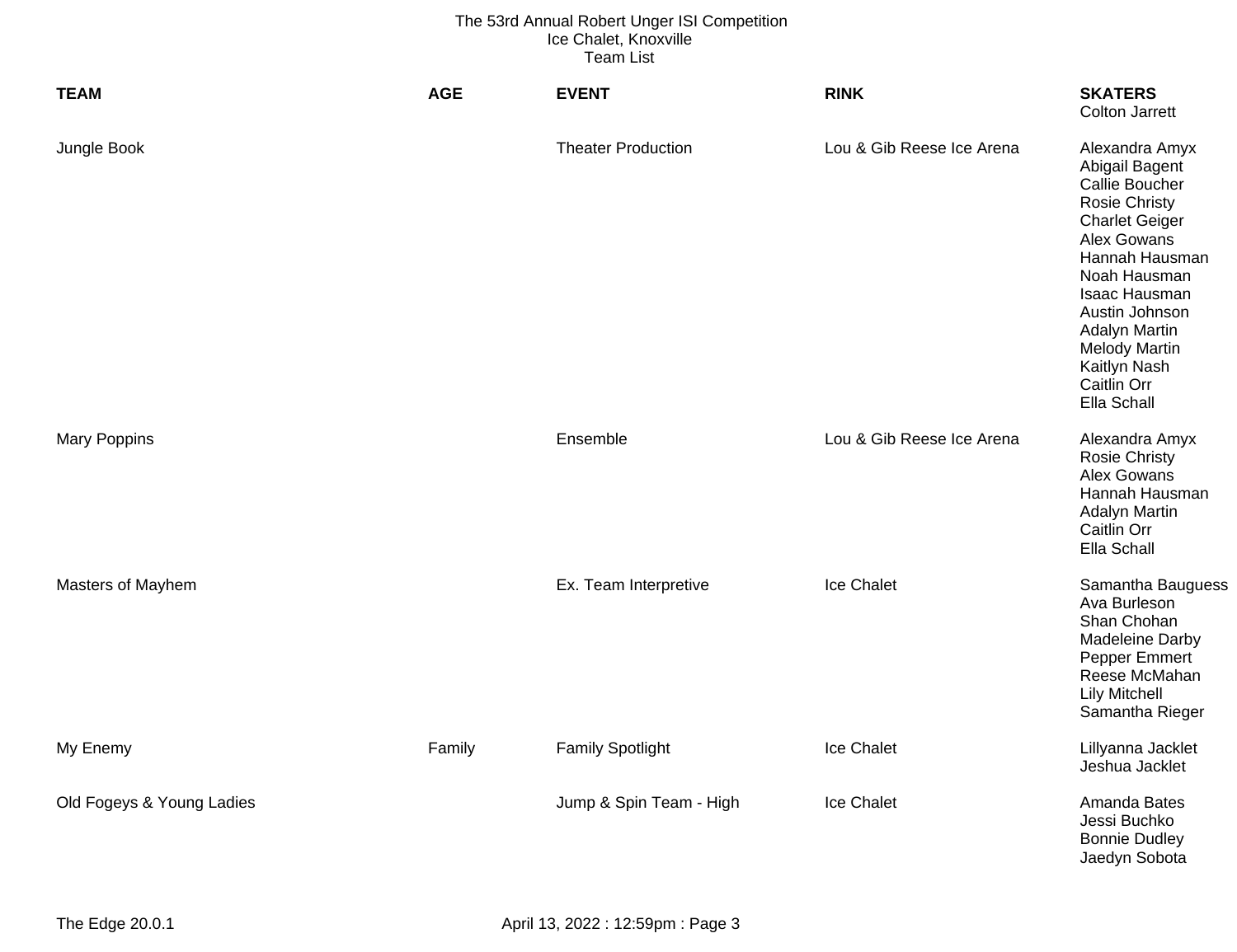| <b>TEAM</b>                         | <b>AGE</b> | <b>EVENT</b>          | <b>RINK</b>               | <b>SKATERS</b>                                                                                                                                                                                                                                                                                            |
|-------------------------------------|------------|-----------------------|---------------------------|-----------------------------------------------------------------------------------------------------------------------------------------------------------------------------------------------------------------------------------------------------------------------------------------------------------|
| <b>RU Revolution - Senior Youth</b> | Sr. Youth  | Sync. Skate           | Ice Chalet                | Alisa Apostoaei<br>Samantha Bauguess<br>Ava Burleson<br>Leah Dalili<br>Madeleine Darby<br>Evelyn Hawkey<br>Lillyanna Jacklet<br>Josie Jarrett<br>Samantha Rieger                                                                                                                                          |
| <b>RU Revolution - Teen</b>         | Teen       | Sync. Skate           | Ice Chalet                | Hannah Benson<br><b>Bonnie Dudley</b><br><b>Kate Early</b><br>Grace Graham<br>Josie Hamby<br>Jeshua Jacklet<br>Lauren Miller<br>Reagan Murphy<br>Jaedyn Sobota                                                                                                                                            |
| <b>RU Revolution - Youth</b>        | Youth      | Sync. Advance Form.   | Ice Chalet                | <b>Whitley Bauguess</b><br><b>Alison Butler</b><br>Shan Chohan<br>Parker Eaton<br>Pepper Emmert<br><b>Colton Jarrett</b><br>Reese McMahan<br>Eden McMahan<br><b>Lily Mitchell</b><br>Kyleigh Pinkston<br>Allison Reynolds<br>Hannah Rieger<br>Mairen Stiefel<br>Isabelle Swindeman<br>Evelyn_Rose Swinder |
| <b>TBD</b>                          |            | Ex. Team Interpretive | Lou & Gib Reese Ice Arena | Alexandra Amyx<br>Abigail Bagent<br>Rosie Christy<br><b>Charlet Geiger</b><br>Alex Gowans                                                                                                                                                                                                                 |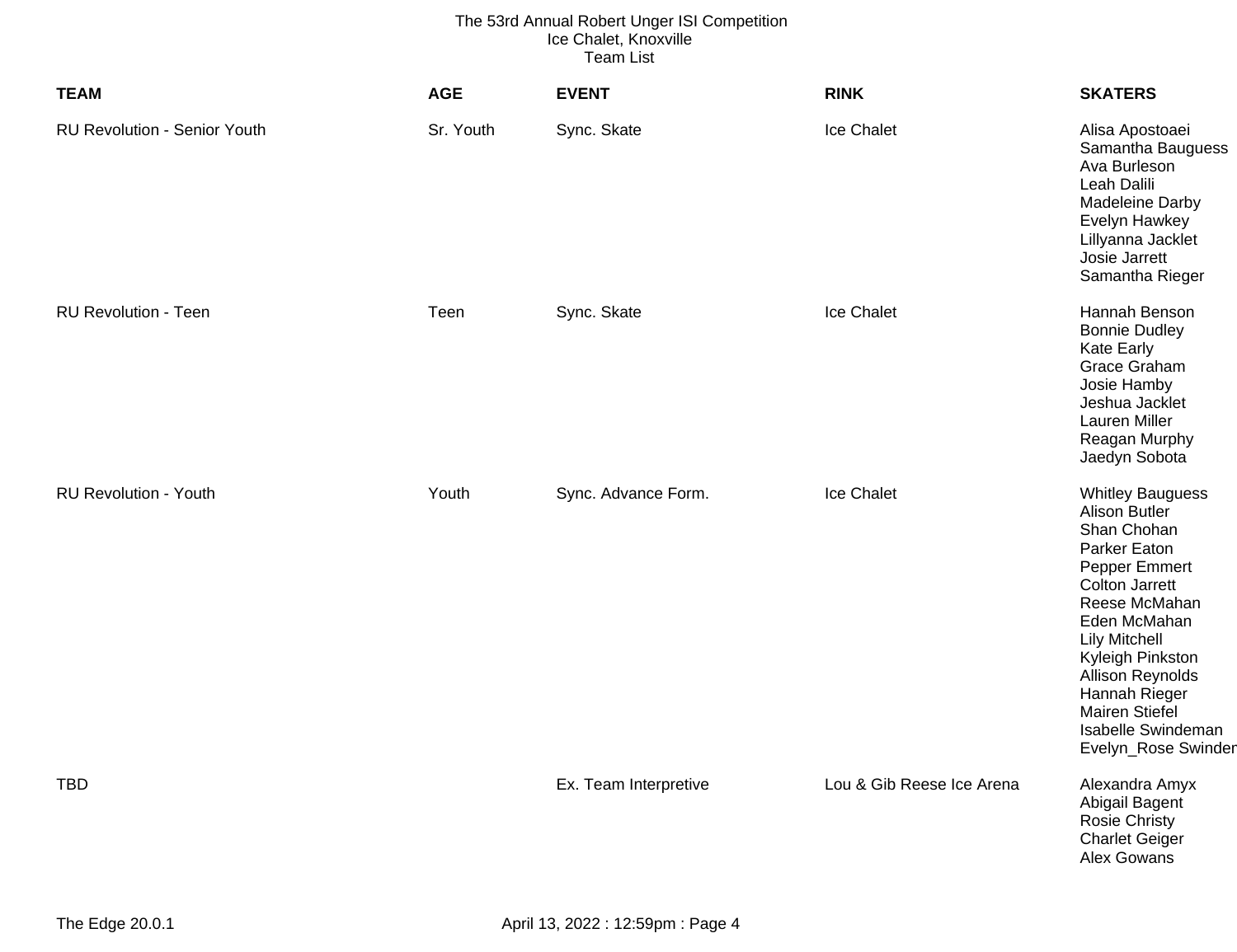| <b>TEAM</b>                              | <b>AGE</b> | <b>EVENT</b>            | <b>RINK</b>                      | <b>SKATERS</b><br>Hannah Hausman<br>Noah Hausman<br>Austin Johnson<br><b>Adalyn Martin</b><br>Kaitlyn Nash<br>Caitlin Orr<br>Kenadi Scarberry<br>Ella Schall |
|------------------------------------------|------------|-------------------------|----------------------------------|--------------------------------------------------------------------------------------------------------------------------------------------------------------|
| Team USA                                 |            | Ensemble                | <b>Huntsville Skating School</b> | Katelyn Harden<br>Kylie Harden<br><b>Caitlyn Nix</b>                                                                                                         |
| <b>Teenage Mutant Ninja Turtles</b>      |            | Jump & Spin Team - High | Ice Chalet                       | Abigail Bagent<br>Noah Hausman<br>Austin Johnson<br>Kaitlyn Nash                                                                                             |
| The Haunted Mansion                      |            | Ensemble                | Ice Chalet                       | Ava Burleson<br>Amber Burleson<br>Hannah Rieger<br>Amanda Rieger<br>Jason Rieger<br>Samantha Rieger                                                          |
| The Official Super Awesome Totally Legit |            | Ensemble                | Ice Chalet                       | <b>Isaiah Beeler</b><br><b>Channing Clarke</b><br>Andrew Giovengo<br><b>Tony Knox</b><br>George Kohnstamm<br><b>Tommy Massey</b>                             |
| The Power Couple                         | Family     | <b>Family Spotlight</b> | <b>Huntsville Skating School</b> | <b>Cynthia Davies</b><br>Dan Moore                                                                                                                           |
| <b>THE Team</b>                          |            | Ex. Team Interpretive   | Ice Chalet                       | Alisa Apostoaei<br>Leah Dalili<br><b>Bonnie Dudley</b><br><b>Kate Early</b><br>Reagan Murphy<br>Jaedyn Sobota                                                |